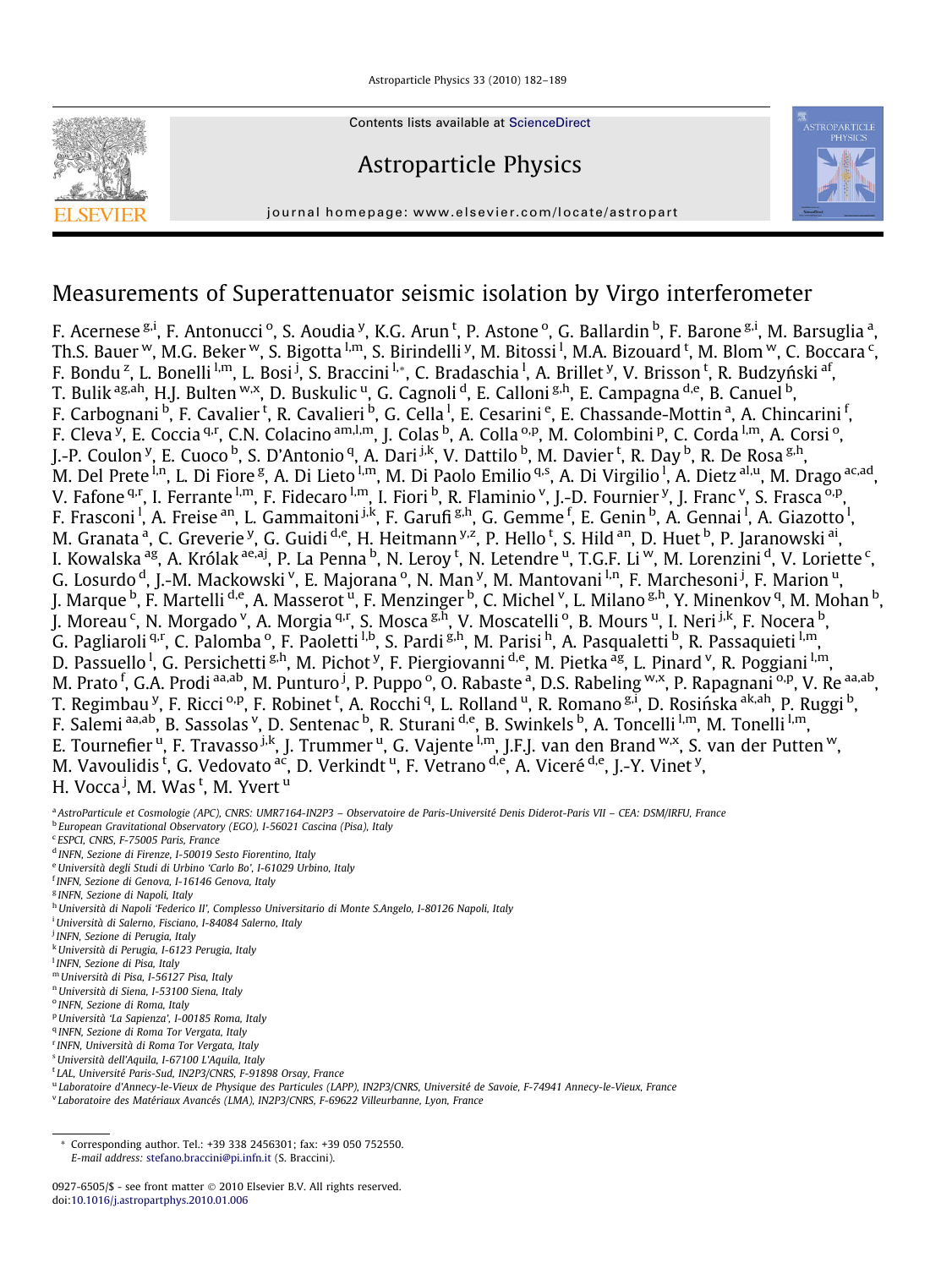<span id="page-1-0"></span><sup>w</sup> National institute for Subatomic Physics, P.O. Box 41882, 1009 DB, Amsterdam, The Netherlands

<sup>x</sup> VU University Amsterdam, De Boelelaan 1081, 1081 HV, Amsterdam, The Netherlands

<sup>y</sup> Université Nice-Sophia-Antipolis, CNRS, Observatoire de la Côte d'Azur, F-06304 Nice, France

<sup>z</sup> Institut de Physique de Rennes, CNRS, Université de Rennes 1, 35042 Rennes, France

aa INFN, Gruppo Collegato di Trento, Italy

- ab INFN, Università di Trento, I-38050 Povo, Trento, Italy
- ac INFN, Sezione di Padova, Italy

ad Università di Padova, I-35131 Padova, Italy

ae IM-PAN 00-956 Warsaw, Poland

af Warsaw Univ. 00-681, Poland

ag Astro. Obs. Warsaw Univ. 00-478. Poland

ah CAMK-PAM 00-716 Warsaw, Poland

ai Bialystok Univ. 15-424, Poland

aj IPJ 05-400 Swierk-Otwock, Poland

ak Inst. of Astronomy 65-265 Zielona Gora, Poland

al Cardiff University, Cardiff, CF24 3AA, United Kingdom

am Eötvös University, ELTE 1053 Budapest, Hungary

an University of Birmingham, Birmingham, B15 2TT, United Kingdom

#### article info

Article history: Received 17 November 2009 Received in revised form 15 January 2010 Accepted 17 January 2010 Available online 30 January 2010

Keywords: Gravitational wave detectors Suspensions Seismic isolation

### 1. Introduction

Virgo [\[1\]](#page-6-0) is a suspended recycled Michelson interferometer with two orthogonal arms along which 3 km-long Fabry-Perot cavities are accommodated. The detector is located at the European Gravitational Wave Observatory (EGO), close to Cascina (Pisa), and is designed to detect gravitational waves emitted by astrophysical sources between 10 Hz and a few kHz. A gravitational wave impinging on the plane defined by the two arms of the suspended interferometer is expected to stretch one arm and to shrink the other, alternatively in each half-period. In the detection band (i.e below a few kHz) the gravitational wavelength is much larger than the interferometer dimensions. In this approximation, the differential deformation of the arms  $\Delta L$  can be seen as produced by a tidal force, with opposite sign on the two axes. The differential deformation  $\Delta L$  results to be proportional to the arm length  $L$  and to the gravitational wave dimensionless amplitude  $(h(t))$ , in accordance with the relationship  $\Delta L(t) \simeq h(t)L$  [\[2\]](#page-6-0). Even considering km-long arms, the most promising signals do not induce differential arm length variations larger than 10<sup>-20</sup> $-10^{-18}$  m. In order to detect so weak a signal the interferometer has to be characterized by an extremely high sensitivity. In the tens of Hz spectral region and below, ground seismic vibrations are billions of times larger than the small deformation of the arms to be detected. All around the world several systems to isolate the mirrors of various detectors from seismic noise have been developed by using both passive mechanical attenuators and active feedback techniques [\[3–7\]](#page-6-0). In Virgo, each mirror has been attached to a chain of mechanical filters (Superattenuator – SA) designed to filter the vibrations by more than ten orders of magnitude in all degrees of freedom, starting from a few Hz.

The antenna sensitivity is usually expressed by the linear spectral density (i.e. the square root of the power spectrum) of the dimensionless amplitude h of the equivalent gravitational signal that would produce the measured noise spectrum at the interferometer output (the photodiode where the interference takes

### **ABSTRACT**

Each mirror of the interferometric gravitational wave antenna Virgo is attached to a Superattenuator, a chain of mechanical filters designed to suppress seismic vibrations, starting from a few Hz. The filter chain attenuation has been measured by exciting its suspension point with sinuisodal forces and using the interferometer as sensor. The attenuation, measured at different frequencies, is compliant with the requirements of the next generation antenna Advanced Virgo. In the third generation detector Einstein Telescope, the attenuation is sufficient above 3 Hz, independently of the underground site choice. - 2010 Elsevier B.V. All rights reserved.

> place). This quantity has  $Hz^{-1/2}$  units. The antenna sensitivity to a differential arm displacement (typically expressed in  $m \cdot Hz^{-1/2}$ units) can be obtained, according to the previous relationship  $(\Delta L(t) \simeq h(t)L)$ , multiplying the h-sensitivity curve by the arm length L.

> The second scientific run of Virgo started on July 2009, in coincidence with two gravitational-wave interferometric antennae of the LIGO project in the US [\[8\].](#page-6-0) The network will increase the confidence in the detection of the extremely weak signals induced by gravitational waves. A typical Virgo sensitivity curve (obtained a few months after the run start) is plotted in Fig. 1.



Fig. 1. Virgo sensitivity achieved after a few months of the second scientific run (VSR2 – black experimental curve), compared with the sensitivity reached in 2007 during the first scientific run (VSR1 – gray curve). The upper continuous curve is the Virgo design sensitivity, discussed in [\[9\],](#page-6-0) while the dotted curve is the design sensitivity of Advanced Virgo, the next generation detector. The sensitivity during our tests was just slightly worse than the VSR2 one (a factor 2–3 in the tens of Hz region, depending on the test period).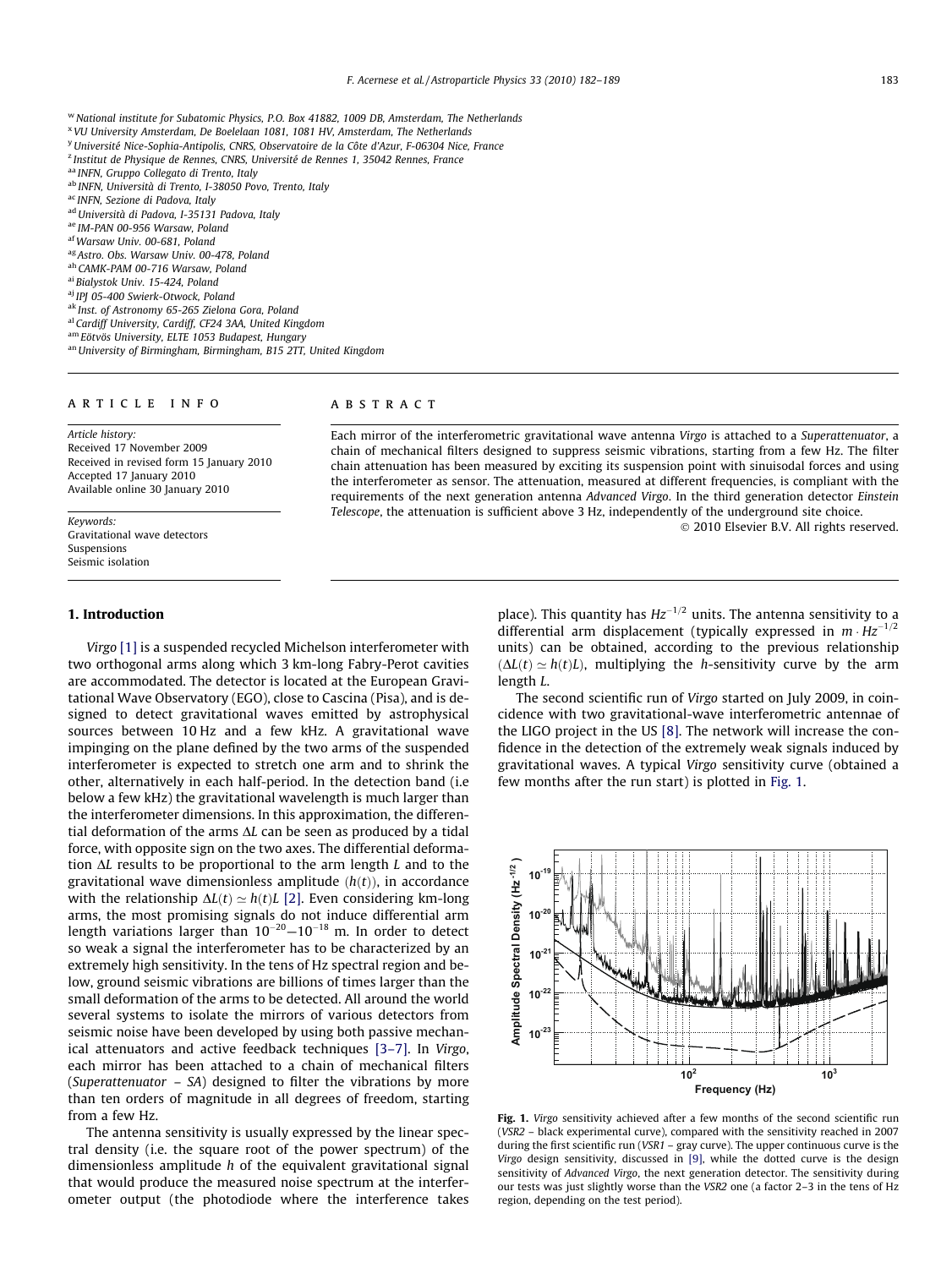# 2. The Superattenuator

The SA (Fig. 2), described in [\[10\],](#page-6-0) is essentially a five-stage pendulum supported by a three-leg elastic structure, called Inverted Pendulum [\[11\].](#page-6-0) In an N-stage pendulum the horizontal displacement of the suspension point, at a frequency  $f$  much higher than its normal modes  $(f_1, f_2, \ldots, f_N)$ , is transmitted to the last stage reduced by a factor proportional to  $f^{2N}$ . In particular, the ratio between the linear spectral density of the last mass displacement (the optical component) and the linear spectral density of the suspension point displacement (where the excitation is applied), goes as  $A/f^{2N}$ , where  $A = f_1^2 \cdot f_2^2 \cdot \ldots \cdot f_N^2$ . Designing a long pendulum chain (about 8 m) all the normal modes have been confined below 2 Hz, in order to have an attenuation of the ground horizontal seismic noise by more than 10 orders of magnitude, starting from a few Hz. The vertical seismic vibrations are not attenuated by the pendulum chain. This would represent a serious problem. Indeed the vertical vibrations of the mirror are partially transferred to the horizontal direction of the interferometer beam by unavoidable mechanical couplings (estimated to be well below one per cent) and by the curvature of the Earth. $1$  For this reason, each mass of the multi-stage pendulum is replaced by a cylindrical mechanical filter [\[12\]](#page-6-0) with a set of concentric cantilever blade springs with low stiffness. The blades support, through an about 1 m-long steel wire, the next mechanical filter, forming a chain of low frequency oscillators, also in the vertical direction. The blades work in parallel with a magnetic anti-spring system [\[12\]](#page-6-0), assembled on each filter, and designed to reduce its fundamental vertical frequency from about 1.5 Hz down below 0.5 Hz. Thanks to the anti-springs the vertical modes of the chain are all below 2 Hz. The mirror is thus well isolated also from the vertical seismic noise, starting from a few Hz.

The Optical Payload [\[13\]](#page-6-0) is suspended by a steel wire from the last filter of the chain and is composed by three elements: the Marionette, the mirror and its Reference Mass. The Reference Mass and the mirror are suspended in parallel from the Marionette, each by two pairs of thin metallic wires, forming a cradle, and with a pendulum frequency around 600 mHz. The Marionette has four arms with a permanent magnet screwed to the end of each one. Each magnet faces a coil attached at the end of four 1 m-long-cylinders, bolted to the bottom part of the last filter of the SA. This coil-magnet system allows to steer the payload in three degrees of freedom (the translation along the beam and the rotations around the vertical axis and around the horizontal one perpendicular to the beam). A fine mirror position control along these degrees of freedom is obtained by using four coil-magnet pairs, with the coils screwed on the Reference Mass and the magnets glued on the reverse side of the mirror.

Between 200 mHz and 2 Hz, i.e. below the detection band, the seismic excitation is amplified by the normal modes of the filter chain, making the mirror swing along the beam by more than ten microns. This displacement has to be actively controlled at the level of the optical payload to maintain the interferometer in the longitudinal working position, with a high degree of accuracy.<sup>2</sup> Nevertheless, a too large compensation force applied close to the mirror is not acceptable, because any electro–mechanical actuation system has finite dynamics. A white noise force, proportional to the maximum required compensation amplitude, affects the mirror in



Fig. 2. The Virgo Superattenuator suppresses the transmission of ground seismic vibrations to the suspended mirror. The mechanical filter chain and the three legs of the inverted pendulum are visible. In our attenuation measurements the excitation is applied to the filter chain suspension point.

the entire band. With the present dynamics of the digital-to-analog converter (DAC board) used for the digital payload control (a noise floor of 300 nV $\cdot$  Hz<sup>-1/2</sup> over a range of  $\pm$  10 V [\[14\]\)](#page-6-0), the maximum adjustable horizontal displacement by using the payload actuators (without affecting the detector sensitivity) is of a few microns. A preliminary reduction of the mirror swing induced by the chain resonances is thus necessary. This is done by attaching the chain suspension point to another mechanical filter, named Filter Zero, suspended by means of three short metallic wires from the top of the Inverted Pendulum. The elasticity of the Inverted Pendulum is obtained by a steel joint through which each single leg is anchored on the bottom ring, resting on the ground. Tuning the main oscillation frequencies of the Inverted Pendulum along the two horizontal directions at about 30–40 mHz a good horizontal preattenuation is achieved, also in the range where the chain resonances are located. An inertial control system (Inertial Damping), acting on the suspension top stage, is used to further decrease the mirror swing [\[15\].](#page-6-0) It is based on three high sensitivity accelerometers [\[16\]](#page-6-0) developed for the purpose, and assembled on the Inverted Pendulum top stage in a pinwheel configuration. The accelerometers are used to monitor the suspension point acceleration in the horizontal plane (two translations and one rotation of the Filter Zero about the vertical axis) with a high accuracy. Three

 $1$  The 3 km-distant plumb lines are not parallel because of the curvature of the Earth, with a misalignment of about  $3 \cdot 10^{-4}$  rad. At least one of the two suspended mirrors of the cavity has thus to be inclined with respect to the vertical plumb line to keep them parallel. This misalignment with respect to the local vertical direction implies a transmission of the mirror vertical displacement along the beam by a factor  $3 \cdot 10^{-4}$ .

<sup>&</sup>lt;sup>2</sup> An accuracy of  $10^{-12} - 10^{-10}$  m in the mirror positioning is necessary to keep the cavities at resonance and a good destructive interference condition at the antenna output.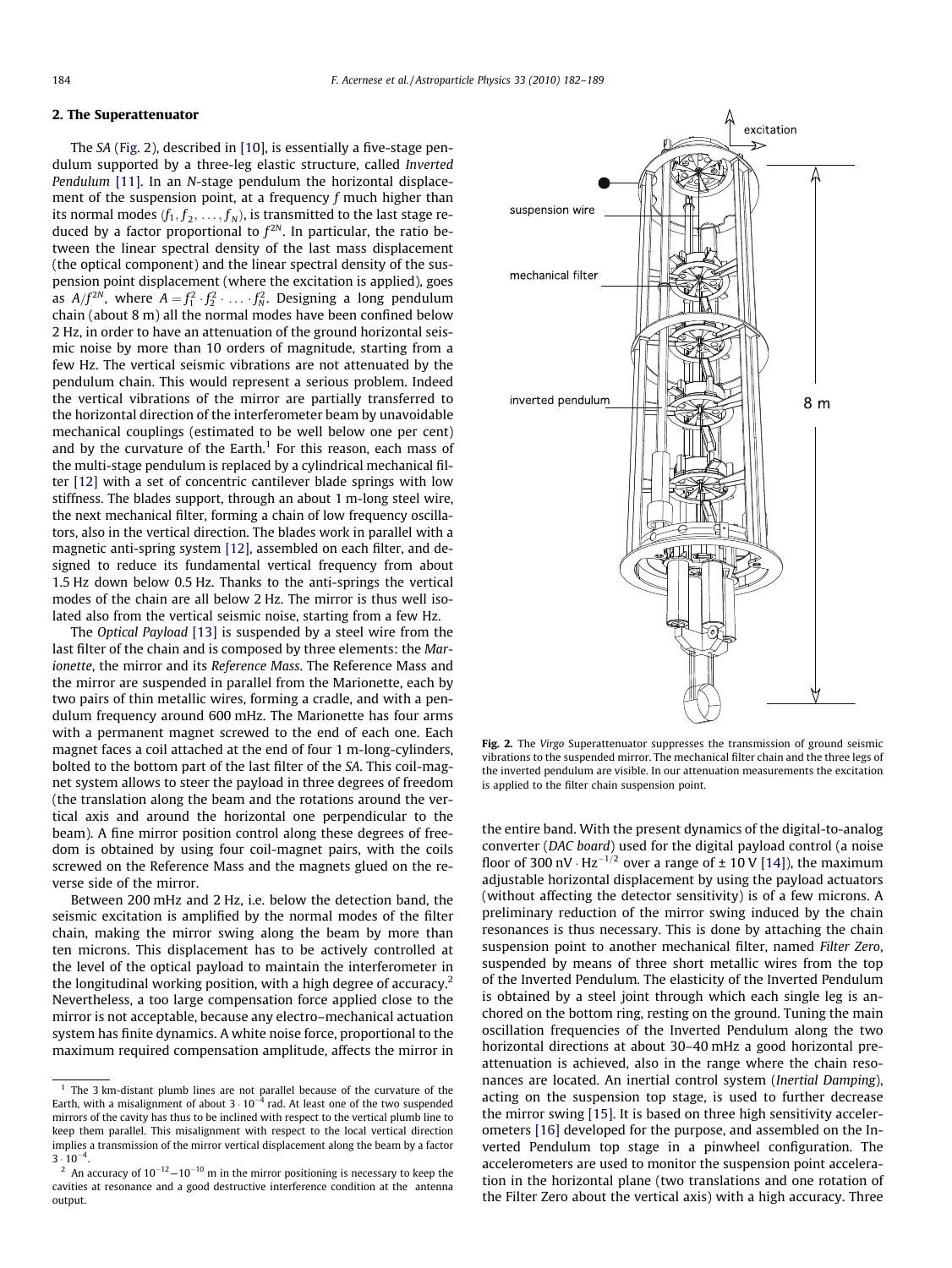<span id="page-3-0"></span>coil-magnet actuators are used in feedback, to keep the position of the top stage locked to an inertial frame. A damping of the SA mechanical resonances has been obtained in this way. A similar approach is used to damp the vertical resonances. Two accelerometers and two coil-magnet actuators are used in feedback on the Filter Zero blades, at which the chain suspension point is attached.

A hierarchical control strategy is adopted to further reduce the mirror swing, and thus the control noise. The ultra-low frequency mirror displacements (below 10 mHz), induced by drifts and Earth tides, are very large (hundreds of microns). They are compensated using the interferometer as sensor and the three coil-magnet pairs of the horizontal Inertial Damping as feedback actuators [\[17\].](#page-6-0) In this case, the huge electro-mechanical floor induced by the large actuation is suppressed by the strong filtering of the entire pendulum chain underneath. The residual payload displacement along the beam (around one micron after the action of the Inertial Damping and tidal control) is compensated for from the Marionette, acting up to a few Hz. The induced electro-mechanical noise floor is suppressed down below the sensitivity curve by the mirror pendulum underneath. The Reference Mass actuators, pushing directly on the mirror, are used only to compensate for the few nm residual displacement of the mirror, taking place above a few Hz. The measurement of the actuation noise performed on the interferometer (to be presented in a forthcoming paper) demonstrate that even the main contribution (from the Marionette actuation point), does not affect the Virgo sensitivity, not even the sensitivity of the next generation interferometer Advanced Virgo [\[18\]](#page-6-0).

## 3. Seismic noise attenuation requirements

As shown in [Fig. 1,](#page-1-0) Virgo is operating close to its design sensitivity also in the low frequency range and is presently not limited by the mirror seismic noise passing through the SA. The goal of our measurements is to check if the present SA attenuation is compliant with the higher sensitivity of the next generation antennae. The mechanical transfer function requirements for isolation systems in future detectors can be obtained starting from their design sensitivity curve, expressed in term of displacement (Fig. 3). The curves refer to Advanced Virgo [\[19\],](#page-6-0) the next generation 3 km-long interferometer expected to enter in action in 2014 at the Virgo site, and to the two reference configurations of the third generation antenna (Einstein Telescope), presently in the design study phase [\[20\].](#page-6-0) The goal of the 10 km-long arm interferometer, to be located in an



Fig. 3. Design displacement sensitivities of Virgo, Advanced Virgo (AdV), and of the two reference configurations of the third generation antenna Einstein Telescope: the standard set-up (ET) and the 'xylophone' design (ETx), optimized for the low frequency detection. While the detection band of Virgo and AdV starts from 10 Hz, Einstein Telescope aims to reduce the low frequency threshold down to a few Hz.



Fig. 4. Seismic vibration transfer function requirements for the different antennae. The curves are obtained dividing the displacement sensitivities displayed in Fig. 3 by the conservative linear spectral density of the seismic noise at the ground level. Since the seismic noise will be at least a couple of orders of magnitude smaller underground, Einstein Telescope, despite its better sensitivity, is less demanding in terms of seismic attenuation at high frequency.

underground site (still to be selected), is the improvement of the sensitivity achievable by second generation detectors by about a factor ten in the whole detection band (between 10 Hz and a few kHz). An additional improvement will be the reduction of the detection band low frequency threshold from 10 Hz down to a few Hz.

The maximum acceptable transfer function amplitude of the seismic isolation system in different antennae is plotted as a function of the frequency in Fig. 4. This is given by the ratio between the detector displacement sensitivity curves of Fig. 3 and the input seismic noise linear spectral density measured on the ground. At the Advanced Virgo site (the same of Virgo) the linear spectral density of the ground seismic displacement has been measured to be roughly isotropic and approximable, between a fraction of Hz and a few tens of Hz, by the function  $10^{-7}/f^2$ m  $\cdot$  Hz $^{-1/2}$ , where j indicates the spectral frequency [\[21\]](#page-7-0). A conservative value of  $5 \cdot 10^{-7}/f^2$ m $\cdot$  Hz $^{-1/2}$  has been considered to take into account possible fluctuations in some spectral regions, and the fact that the residual seismic noise displacement affects all four mirrors of the two Fabry-Perot cavities.<sup>3</sup> Since the Einstein Telescope site has not yet been chosen, the requirement has to be considered as provisional. The seismic noise linear spectral density of  $5 \cdot 10^{-9}$ /  $f^2$ m $\cdot$  Hz $^{-1/2}$ , measured in the Kamioka mine, where the new cryogenic Japanese interferometric detector is planned to be installed [\[22\],](#page-7-0) is taken as a reference. The recent progresses of Einstein Telescope working group for site selection are promising [\[23\].](#page-7-0) In particular, preliminary measurements of seismic noise in underground sites in Germany, provide seismic spectra smaller by a few units or comparable with the one measured in Kamioka. This makes the chosen reference seismic floor conservative for our goals.

It is important to stress that the transfer function requirements are valid both for the vertical and horizontal seismic noise, that have a similar magnitude. While in horizontal the argument is straightforward, in the vertical case the plot represents the maximum fraction of ground vertical seismic noise that can be transferred to the mirror along the beam direction without affecting the antenna sensitivity. It is evident that the vertical to horizontal coupling factor mentioned in the previous section (in any case less than one) helps to reach the required filtering.

 $3$  At the frequencies of our interest, the residual seismic noise on different mirrors sum up incoherently. This means that four mirrors with the same displacement noise cause, in terms of linear spectral density, twice the contribution of a single one.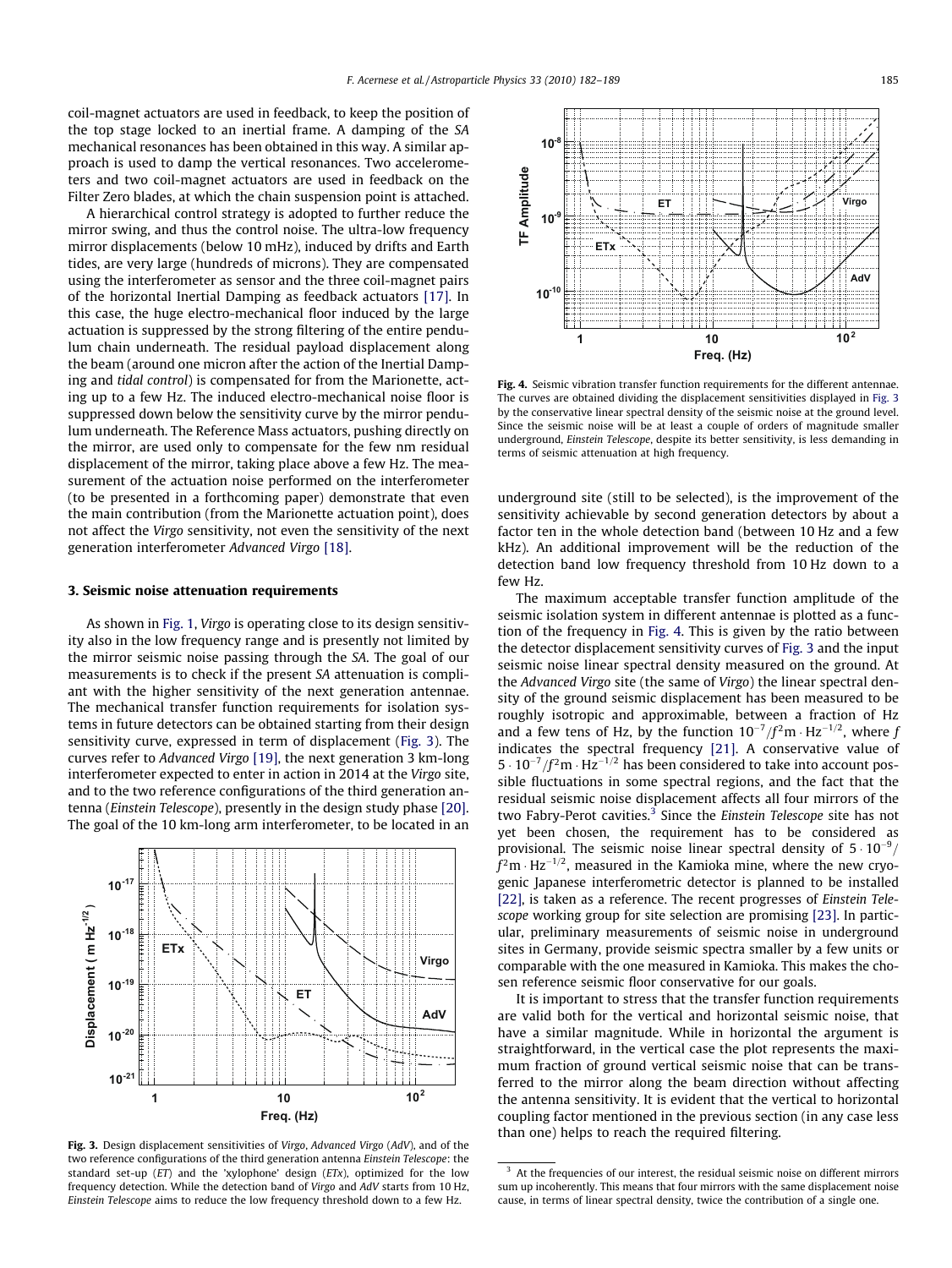## <span id="page-4-0"></span>4. Previous superattenuator attenuation measurements

The residual displacement at the mirror level is extremely small even if strong excitations are applied to the SA top stage. Consequently, a direct measurement of the total transfer function with commercial instrumentation is impossible. The total transfer function has been extrapolated by the measurement of the transfer function of single stages [\[10\]](#page-6-0). In particular, the  $6\times 6$  matrices, connecting the displacements in all the degrees of freedom of each pair of consecutive filters, have been measured by using commercial accelerometers, and are combined to estimate the total attenuation. The measured isolation for vertical and horizontal seismic noise is in excellent agreement with the Lagrangian simulation and is sufficient to reduce seismic noise below the Virgo sensitivity curve, starting from about 3 Hz. We report in Fig. 5 the total transfer function extrapolated by the stage by stage measurement technique discussed in [\[10\].](#page-6-0) The curve represents the total transfer function, that is the fraction of ground seismic noise (assumed to be isotropic) that is transmitted to the mirror, towards the beam direction. As shown in [\[10\],](#page-6-0) above a few Hz, the total transfer function is dominated by the ''vertical channel", namely by the vertical ground seismic noise that is transmitted through the mechanical filter chain and is coupled to the horizontal direction at the mirror level. The lower attenuation along the vertical axis is due to the first internal mode of the blade springs of the mechanical filters (around 100 Hz) that, already starting from around 10 Hz, induce a deviation of the  $1/f<sup>2</sup>$  behavior (proper of a perfect oscillator), with a depression of the filtering. One can notice the steep slope after the range of the main resonances of the chain, all located below 2 Hz. The other resonances appearing at higher frequencies, in the region of 10 Hz and more, are due to the internal modes of the SA structures (blades, suspension wires, etc.) [\[12\].](#page-6-0)

An attempt to measure directly the total attenuation of the SA filter chain has been done a few years ago at the frequency of 4.1 Hz [\[24\].](#page-7-0) A sinusoidal force has been applied at this frequency along the beam direction to the chain suspension point, by injecting a current into the Inertial Damping coil-magnet actuators. The Virgo test interferometer (Central Interferometer – CITF [\[25\]](#page-7-0)) has been used as sensor of the mirror residual displacement. Thanks to the softness of the Inverted Pendulum a large displacement of the suspension point (fraction of microns) can be induced by a not too large current in the coils (less than 1 A). Despite the good sensitivity of the CITF around 4.1 Hz (see fifth column of Table 1 for a comparison with Virgo) and the long duration of the measure-



stage measurements, using the technique described in [\[10\]](#page-6-0). This quantity has to be multiplied by the input seismic noise detected at the ground level, assumed to be isotropic, to obtain the residual mirror displacement along the beam.

| .                          |  |  |
|----------------------------|--|--|
| Excitation along the beam. |  |  |

| <b>SA</b>   | Time $(s)$ | f(Hz) | Top (m $Hz^{-1/2}$ ) | mir $(mHz^{-1/2})$ | TF          | Note    |
|-------------|------------|-------|----------------------|--------------------|-------------|---------|
| <b>CITF</b> | 10.485     | 2.25  | $4.8e - 5$           | $2.5e-10$          | $5.2e-6$    | **      |
| <b>CITF</b> | 10.485     | 4.10  | $3.3e-5$             | $2.0e-12$          | $6.1e - 8$  | $\,<\,$ |
| WI          | 20,971     | 4.30  | $4.3e-6$             | $3.6e - 14$        | $8.4e - 9$  | $\,<\,$ |
| WI          | 20.971     | 6.30  | $6.0e - 6$           | $5.4e - 14$        | $9.0e - 9$  | $\,<\,$ |
| WI          | 20.971     | 10.30 | $3.0e - 6$           | $1.8e - 16$        | $6.0e - 11$ | $\,<\,$ |
| WI          | 20.971     | 18.30 | $2.8e-6$             | $4.8e - 17$        | $1.7e - 11$ | $\,<$   |
| NI          | 41.943     | 29.30 | $3.0e-6$             | $1.5e-17$          | $5.1e-12$   | **      |
| WI          | 41.943     | 30.30 | $1.2e-6$             | $6.0e - 17$        | $5.0e - 11$ | **      |
| NF.         | 20.971     | 31.30 | $9.3e - 7$           | $7.5e - 18$        | $8.1e-12$   | **      |
| <b>WE</b>   | 41.943     | 32.30 | $1.2e-6$             | $2.0e-18$          | $1.7e-12$   | $\,<\,$ |
|             |            |       |                      |                    |             |         |

ment (hours)<sup>4</sup>, no peak at 4.1 Hz has been distinguished from the interferometer noise floor. As a consequence, only an upper limit of the vibration transfer function by a few  $10^{-8}$  has been given for this specific frequency. This allowed concluding that already at 4.1 Hz (i.e. below the Virgo detection band, which starts at 10 Hz) the residual mirror displacement is smaller than the one induced by the mirror thermal noise, which limits the antenna sensitivity in the low frequency range. The same conclusion (at the frequency of 4.15 Hz) has been reached also for the vertical seismic noise, by applying the current to the Inertial Damping coil-magnet actuators, controlling the vertical position of the chain suspension point. The Virgo interferometer is now working very close to its low frequency design sensitivity, offering a very sensitive apparatus for this kind of tests.

#### 5. Attenuation measurements in the virgo interferometer

Several sinusoidal excitations have been applied to the SA top stage (both in vertical and horizontal) in the Hz and tens of Hz range. Each measurement required the interferometer locked for several hours, close to its best sensitivity. Moreover, only a single frequency excitation has been applied to the top stage in each experiment, in order to maximize the excitation at the investigated frequency without saturating the range of coil-magnet actuators and accelerometers. As a consequence the entire set of measurements required a significant amount of interferometer commissioning time. The result of a typical experiment (with the specific excitation of the top stage at 32.3 Hz along the beam) is reported in [Fig. 6](#page-5-0). The linear spectral density of the top stage displacement measured by accelerometers (gray curve) is compared here with the mirror displacement detected by the interferometer (black curve). One can see that the latter is dominated by the antenna noise. Since no peak is distinguished from the noise at the mirror level, the ratio between the floor and the top stage peak amplitude gives the upper limit of the transfer function of the filter chain at this frequency. While in terms of linear spectral density an incoherent floor is independent of the measurement time, the peak amplitude on the top stage scales with the square root of the duration of the measurement. This means that the upper limit of the transfer function, given by the ratio between the noise spectral floor and the top stage peak at the excitation frequency, improves (i.e. becomes smaller) when the integration time increases. The integration time of all the experiments is the second column of Tables 1 and [2](#page-6-0). The Virgo calibration which allows to translate the photodiode signal (in W) into the differential mirror displacement  $(in m)$  has an uncertain not exceeding 10% in the entire detection band [\[26,27\]](#page-7-0). A similar error affects the calibration of the Inertial Damping accelerometers, used to measure the top stage displace-Fig. 5. The total Superattenuator transfer function extrapolated by the stage by<br>Fig. 5. The total Superattenuator transfer function extrapolated by the stage by

<sup>&</sup>lt;sup>4</sup> The ratio between the peak amplitude and the incoherent floor scales with the square root of the integration time.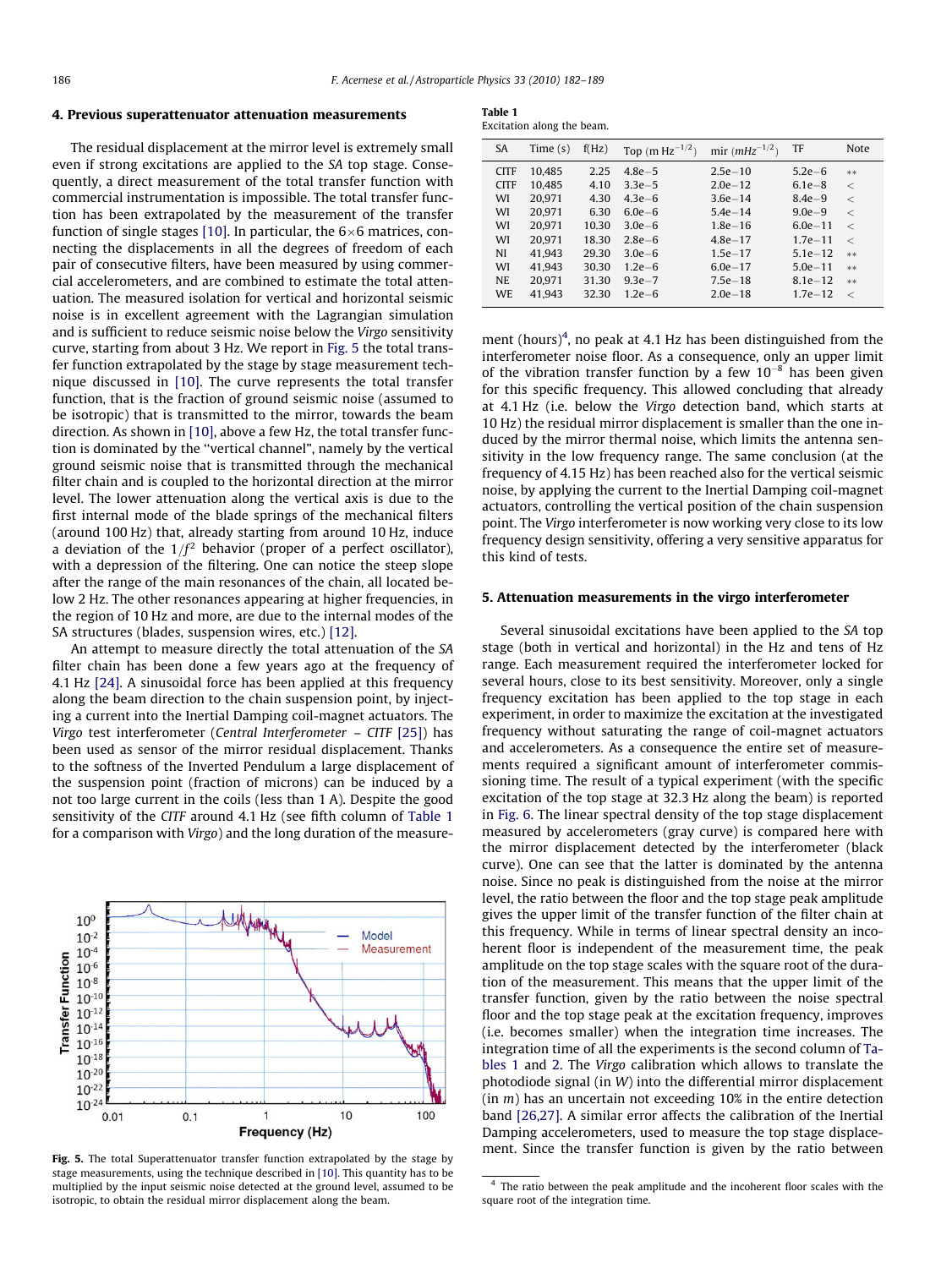<span id="page-5-0"></span>

Fig. 6. The top stage of the Virgo West cavity terminal Superattenuator is shaken along the beam direction at 32.3 Hz. The linear spectral density of top stage displacement along the beam is compared with the mirror one.

the mirror displacement detected by the interferometer and the top stage, a relative error around 20% is expected to affect the transfer function measurements. In almost all the experiments no peak has been detected at the level of the interferometer. For three cases only, around 30 Hz, a peak at the excitation frequency has been distinguished from the interferometer noise floor (see Fig. 7). However, also in these experiments, the transfer function has been measured to not exceed a few  $10^{-11}$ , and is thus within the requirements displayed in [Fig. 4](#page-3-0). On the other hand, the measured transfer function for the horizontal seismic noise results to be much larger (a couple of orders of magnitude) than the one expected from the model. Facing a so accurate measurement (aimed to distinguish a residual excitation on one part on  $10^{11}$  only) the possibility that other mechanisms could cause the detected thin mirror motion, by-passing the extremely high mechanical attenuation, has to be taken into account. The weak transmission between the top stage actuation coils and the mirror could be induced by spurious couplings between cables and/or electronic boards, or by antenna effects between the excitation top-stage coils and the coils used for the payload control. Even if the measurement is compliant with the attenuation requirements, the discrepancy between the model and the observed transfer function invited us to a better investigation. The experiments around 30 Hz have been repeated at the same frequencies, exciting the



Fig. 7. With a sinusoidal 31.3 Hz excitation along the beam applied to the top stage of the terminal Superattenuator of the North Fabry-Perot cavity a peak is observed at the mirror level. The measurement yields a transfer function of about 8.1  $\cdot$  10<sup>-12</sup> (see [Table 1](#page-4-0)).

top stage along the horizontal direction perpendicular to the beam. The electro-mechanical excitation amplitude, and thus the source of possible spurious effects, is similar to the previous case. Vice versa the mechanical transmission should not produce a measurable mirror displacement along the interferometer if the mechanical transfer function with the excitation along the beam has the value previously measured. In each of the three experiments, a peak has been again visible above the noise floor, with transfer functions comparable to the previous cases. Even if this is not a formal demonstration that a by-pass effect takes place, it prevents us to state that in the three cases around 30 Hz a direct measurement of the total SA transfer function has been performed. The measurements of the vertical transfer functions made at the same frequencies, did not provide a distinguishable peak at the mirror level. It is important to stress that the vertical actuators have a completely different geometry, and that the coils are much smaller than the ones used in the horizontal case.

The upper limits achieved (and the ''direct measurements") of the transfer function are reported in Fig. 8 and compared with the requirements of [Fig. 4.](#page-3-0) The transfer function of the filter chain for the investigated frequencies above 10 Hz is below the requirement curve for all the planned future detectors. The measured upper limits below 10 Hz are not sufficient to state that at the investigated frequencies the filter chain alone is enough to suppress the seismic noise below the Einstein Telescope sensitivity. It is important to stress that in this region only upper limits have been set and that the expected transfer function will be likely much smaller, in agreement with the indirect stage by stage measurement reported in [Fig. 5](#page-4-0). Moreover, the few tens of dB distance between the measured upper limits around 4 and 6 Hz and the transfer function requirement curves (reducible by longer measurements) will be covered by the antenna pre-isolator stages. Indeed, we have to stress that the extra-attenuation by pre-isolator stages is not included in our measurement, which concerns only the transfer function from the filter chain suspension point and the mirror. In Virgo, the attenuation of the Inverted Pendulum is 30–40 dB at 4 Hz.

As shown in [Fig. 5,](#page-4-0) going down from 4 Hz, towards the resonance range, the transfer function exhibits a steep increase. The only direct measurement in the ultra-low frequency range has been performed on the Central Interferometer at 2.25 Hz both in vertical and in horizontal. The filter chain transfer function has



Fig. 8. The transfer functions measured in the various experiments (see [Tables 1](#page-4-0) [and 2](#page-4-0)) compared to the requirements of [Fig. 4.](#page-3-0) The circles indicate the upper limits (full circles: excitations along the beam, open circles: vertical excitations). The three stars denote the ''direct measurements", when a peak has been detected at the mirror level (with the excitation of the top stage along the beam direction). As discussed in the text, the relative error on the point position is around 20%.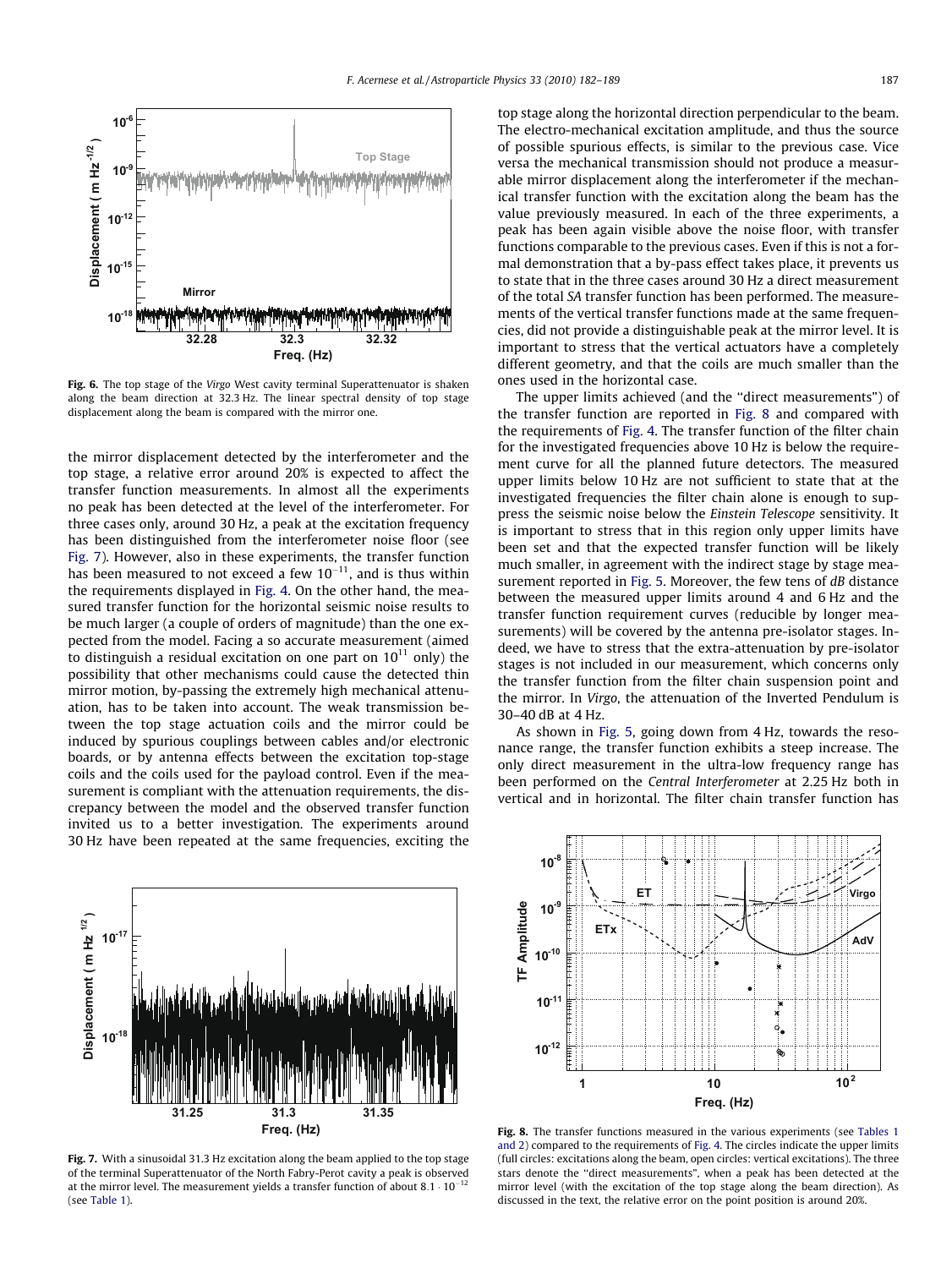<span id="page-6-0"></span>Table 2 Vertical Excitation.

| Note                    |
|-------------------------|
|                         |
| **                      |
| $\epsilon$              |
| $2.5e-12$<br>$\,<$      |
| $7.7e-13$<br>$\epsilon$ |
| $7.2e-13$<br>$\epsilon$ |
| $6.8e-13$<br>$\epsilon$ |
|                         |

Results of the measurements – Column (a) Superattenuator under test (CITF refers to the old measurements on the Virgo Central Interferometer [\[24\],](#page-7-0) 'W' and 'N' indicate the cavity of the Superattenuator under test, West or North, while 'I' and 'E' its position in the cavity, Input or End); Column (b) Measurement duration; Column (c) Excitation frequency; Column (d) Peak value of the linear spectral density of top stage displacement at the excitation frequency, measured by top stage accelerometers; Column (e) Linear spectral density of the mirror displacement along the beam at the excitation frequency, as detected by the interferometer; Column (f) Transfer function amplitude (ratio between the previous two columns); Column (g) Measurement outcome (the symbol "<" denotes that only an upper limit can be given, while the two stars indicate that a peak has been detected at the mirror level). As mentioned above, the accuracy of the transfer function measurements, dominated by the calibration errors, is around 20%.

been measured to be a few parts per million in both cases [\(Tables 1](#page-4-0) [and 2\)](#page-4-0). The gap with the requirements in the 2 Hz region is thus very large and can be covered only by conceiving high performance pre-isolator stages. One can thus conclude that at 2–2.5 Hz the present SA is likely not compliant with Einstein Telescope. Looking at the steep behavior of the indirect transfer function measurement ([Fig. 5](#page-4-0)) one can infer that, assuming the use of the present SA, the crossing between the mirror residual seismic noise and the Einstein Telescope sensitivity should take place around 3 Hz. Since the transfer function changes by many orders of magnitude in a few tenths of Hz, this conclusion is independent of the selection of the Einstein Telescope site. Even a large change of ground seismic noise (and consequently of the isolation specifications) does not affect macroscopically the crossing frequency between the steep transfer function and the attenuation requirement curve. A crossing around 3 Hz will take place even shifting by two orders of magnitude the reference curves in [Fig. 4](#page-3-0) along the vertical axis. The Einstein Telescope low frequency detection threshold is still not fixed, since the present Newtonian noise estimates are high, making difficult a good sensitive detection below a few Hz. This noise mechanism, described in [\[28\],](#page-7-0) is induced by the gravitational coupling of the mirror with the ground mass distribution, varying because of seismic waves.

## 6. Conclusions

The suspension point of the Virgo Superattenuator filter chain has been excited several times both in horizontal and in vertical directions, injecting sinusoidal signals at different frequencies into the top stage coil-magnet actuators. In almost all the measurements, the mirror residual motion at the excitation frequency is too small to be distinguished from the interferometer noise floor, and only upper limits for the transfer function have been set. In three tests, around 30 Hz, with the suspension point excitation along the beam, a peak above the interferometer floor has been detected, putting in evidence a noise transmission. There are indications that the small residual signal could be induced by other spurious mechanisms, by-passing the strong Superattenuator mechanical attenuation. In any case, at all investigated frequencies, the transfer function of the filter chain (measured directly or by upper limits) is within the requirements of Advanced Virgo, whose detection band starts from 10 Hz. Above this frequency, the measured attenuations are compliant also with the requirements of the third generation detector Einstein Telescope that is, at frequency above 10–15 Hz, less demanding in terms of attenuation, because the seismic noise is much lower underground.

The upper limits of the filter chain transfer function measured at lower frequencies, around 4 and 6 Hz, are larger than the required values. The upper limit can be reduced by longer and more sensitive measurements. In addition, the gap between the present upper limits and the requirements is in any case small enough (a few tens of dB) to be covered by the additional attenuation coming from the pre-isolator stages, not included in our measurement. This argument, together with the indirect measurement of attenuation valid at all frequencies, allows concluding that modifications to the Superattenuator (such as a lengthening of the chain) will be necessary in Einstein Telescope only if the detection threshold frequency will be moved below 3 Hz. One can notice that the transfer function is very steep around 3 Hz. As a consequence, even changing by a couple of orders of magnitude the input seismic noise, and thus the values of the necessary attenuation, the crossing frequency between the transfer function and the requirement curve of ET will remain around 3 Hz.

# Acknowledgments

The authors acknowledge the support of the Italian Istituto Nazionale di Fisica Nucleare and the French Centre National de la Recherche Scientique for the construction and operation of the Virgo detector. In addition, the authors acknowledge the support of the research by the Foundation for Fundamental Research on Matter of the Netherlands Organization for Scientific Research, the Polish Ministry of Science and Higher Education Grant N N203 387237, the FOCUS Programme of Foundation for Polish Science and the European Associated Laboratory Astrophysics Poland-France. This work, part of the Einstein Telescope Design Study project supported by the European Community, has received funds from EU Seventh Framework Program FP7, under the grant agreement n.211743. The work has been carried on also thanks to the support coming from Italian Ministero dell'Istruzione, dell'Universita' e della Ricerca through the Grant PRIN 2007: ''Sensibilita' a bassa frequenza in interferometri per onde gravitazionali sotterranei e criogenici".

#### References

- [1] The Virgo collaboration, Virgo Final Design, VIR-TRE-DIR-1000-13, 1997 (available at [http://pub3.ego-gw.it/itf/tds\)](http://pub3.ego-gw.it/itf/tds).
- C.W. Misner, J.A. Wheeler, K.S. Thorne, Gravitation, W.H. Freeman (Eds.), Physics Series, 1973.
- E.J. Chin et al., Journal of Physics, Conference Series 32 (2006) 111-116.
- [4] R. Abbott et al., Class. Quant. Grav. 19 (7) (2002) 1591–1597.
- [5] R. Abbott et al., Class. Quant. Grav. 21 (5) (2004) S915–S921.
- [6] M.V. Plissi et al., Rev. Sci. Instrum. 71 (6) (2000) 2539–2545.
- [7] A. Takamori et al., Class. Quant. Grav. 19 (7) (2002) 1615–1621.
- [8] B. Abbott et al., LIGO Scientific Community, Nucl. Instr. and Meth. A 517 (2004) 154–179.
- [9] M. Punturo, The Virgo sensitivity curve, Virgo Technical Report, VIR-NOT-PER-1390-51, 2004 (available at <http://pub3.ego-gw.it/itf/tds>).
- [10] G. Ballardin et al., Rev. Sci. Instrum. 72 (9) (2001) 3643–3652.
- [11] G. Losurdo et al., Rev. Sci. Instrum. 70 (5) (1999) 2507–2515.
- [12] M. Beccaria et al., Nucl. Instr. and Meth. A 394 (1997) 397–408.
- [13] A. Bernardini et al., Rev. Sci. Instrum. 70 (8) (1999) 3463–3472. [14] A. Gennai, Advanced Virgo – Suspension Control System, Virgo Technical
- Report, VIR-0120B-08, 2009 (available at <http://pub3.ego-gw.it/itf/tds>).
- [15] G. Losurdo et al., Rev. Sci. Instrum. 72 (9) (2001) 3653-3661
- [16] S. Braccini et al., Rev. Sci. Instrum. 66 (3) (1995) 2672–2676.
- [17] F. Acernese et al., Astrop. Phys. 20 (6) (2004) 629–640.
- [18] Virgo Suspension group, SAT Advanced Plan, Virgo Technical Report, VIR-0091A-08, 2008 (available at [http://pub3.ego-gw.it/itf/tds\)](http://pub3.ego-gw.it/itf/tds).
- [19] The Virgo collaboration, Advanced Virgo Baseline Design, Virgo Technical Report, VIR-0027A-09, 2009 (available at [http://pub3.ego-gw.it/itf/tds\)](http://pub3.ego-gw.it/itf/tds).
- [20] M. Punturo et al., Third generation gravitational wave observatories and their science reach, Proceeding of the 8th Amaldi conference on gravitational waves (June 22-26, 2009), Columbia University, New York, Class. Quant. Grav., in press. Article ID CQG/337732/SPE. (See also [http://www.et-gw.eu/\)](http://www.et-gw.eu/).